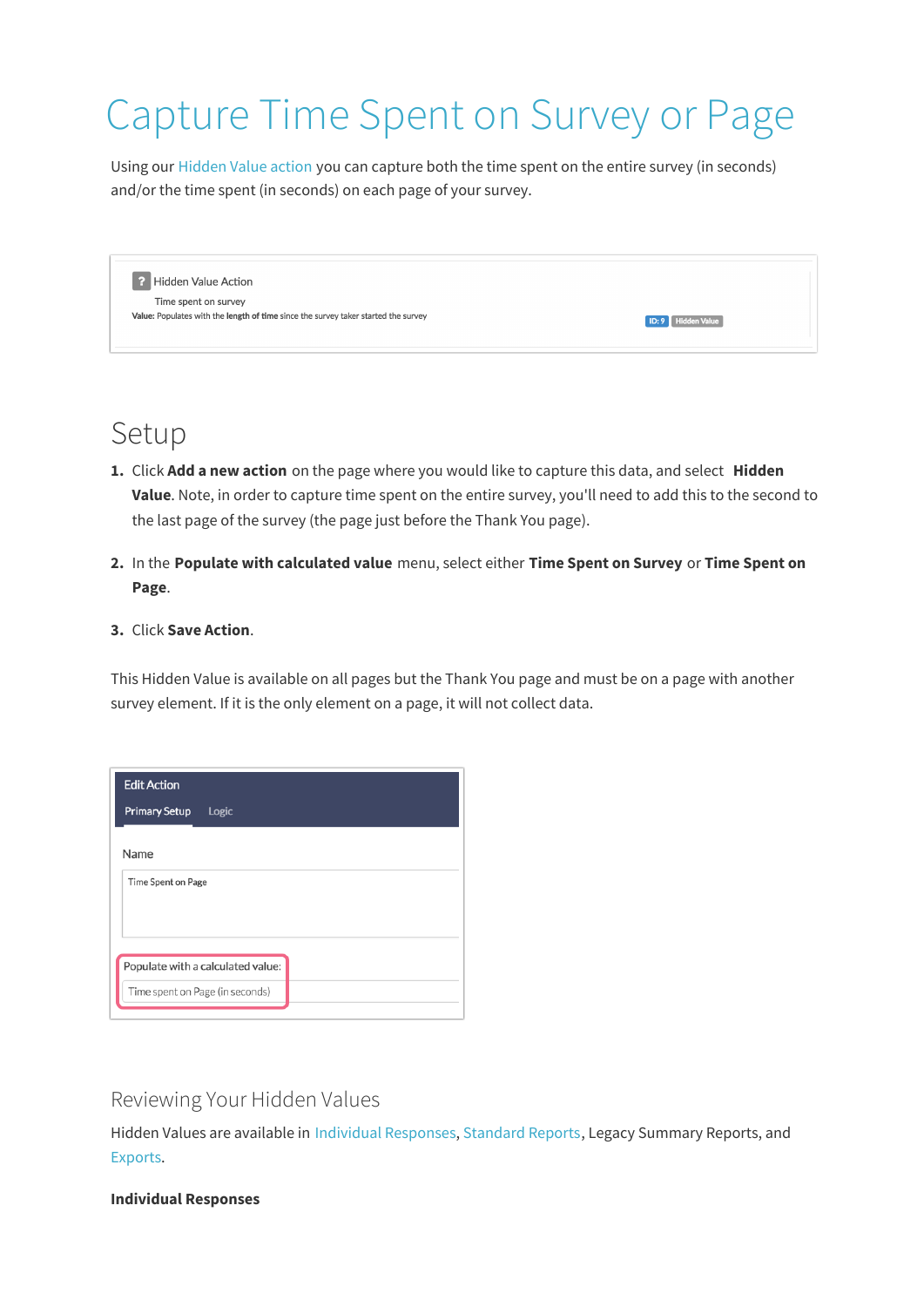Hidden Values that you capture in your survey will display within each Individual Response. As you can see below, the hidden values for Time Spent on Page and Time Spent on Survey will appear wherever they are on the page with the amount of time captured as the value listed.

|      | Response #1                                  |                                                   |       |                                                                                 |  |
|------|----------------------------------------------|---------------------------------------------------|-------|---------------------------------------------------------------------------------|--|
| Data | <b>Details</b>                               | <b>Action Log</b>                                 | Debug | Data Quality                                                                    |  |
|      | 1. (untitled)                                |                                                   |       |                                                                                 |  |
|      | 5 - 10 minutes                               |                                                   |       | 1. How long did you have to wait to speak to a Customer Service Representative? |  |
|      | Time Spent on Page<br>6<br>Add Tag to Answer |                                                   |       |                                                                                 |  |
|      | 2. (untitled)                                |                                                   |       |                                                                                 |  |
|      | <b>Billing Question</b>                      | 2. Why did you contact the Customer Service Team? |       |                                                                                 |  |
|      | Time on Page<br>8                            |                                                   |       |                                                                                 |  |
|      | Add Tag to Answer                            |                                                   |       |                                                                                 |  |

#### **Standard Report**

Hidden Values can be manually added to a Standard Report. To do so, use one of the **Insert** buttons (found between any existing report elements). Select **URL, SSO, and Hidden Values** from the available options.

| Insert<br><b>DIY Response Grid</b>                         |
|------------------------------------------------------------|
| <b>DIY Response Cards</b><br>$\left\vert \cdot\right\vert$ |
| Quotes                                                     |
| URL, SSO, and Hidden Values<br>'n.                         |
| Crosstab                                                   |
| R Script                                                   |

Next, choose from the available hidden values before clicking **Add Question**.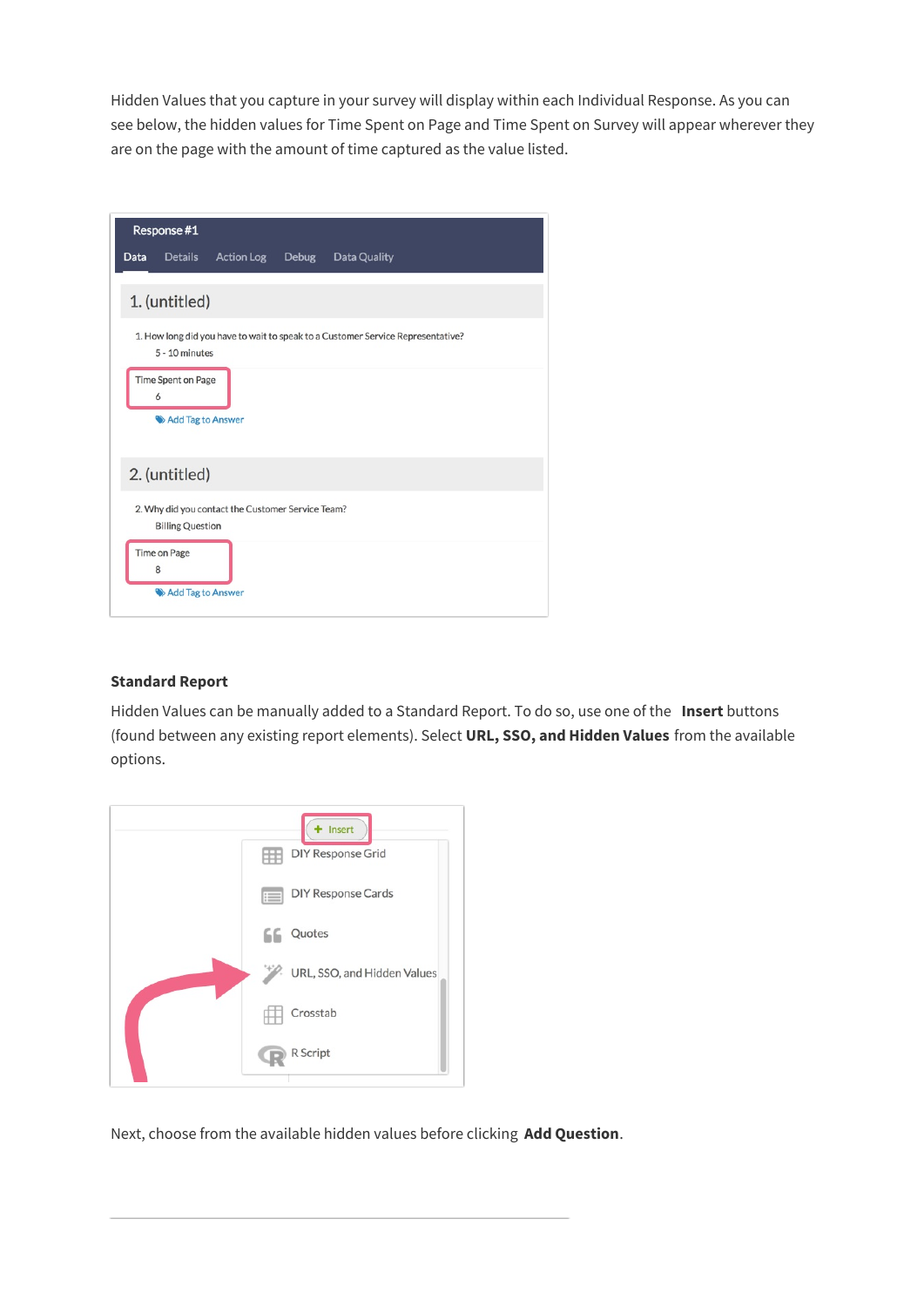

#### **Legacy Summary Reports**

Hidden Values are also available in Summary Reports. To do so go to **Results > Reports > Create Report > Legacy Summary Report**. Select the option to **Include Open Text** and click **Create Report.**

If you're looking for which Hidden Value response aligns with specific respondents in bulk, we recommend looking into the CSV export.

#### **CSV/Excel Exports**

The CSV/Excel export contains all of the raw data of your survey, which also includes your hidden values by default. The following picture will show you an example of various hidden values that have been captured.

|         |                       |           | A Randomly    |
|---------|-----------------------|-----------|---------------|
|         | Time Spent Time Spent |           | Generated     |
| uid     | on Page               | on Survey | <b>Number</b> |
|         |                       |           |               |
|         | 5                     | 16        |               |
| 123456  | 2                     | 14        | 33196         |
| 1230987 |                       | 18        | 20550         |

## Use Time on Survey/Page to Disqualify Respondents

If you are concerned about *speeders* (respondents rushing through your survey and not taking time to carefully read and answer your questions), you could consider disqualifying those respondents.

#### **Setup**

**1.** Add a **Hidden Value Action** to a survey page that contains the questions that you want timed.

**2.** Directly below the page, click to add **Skip/Disqualify Logic** .